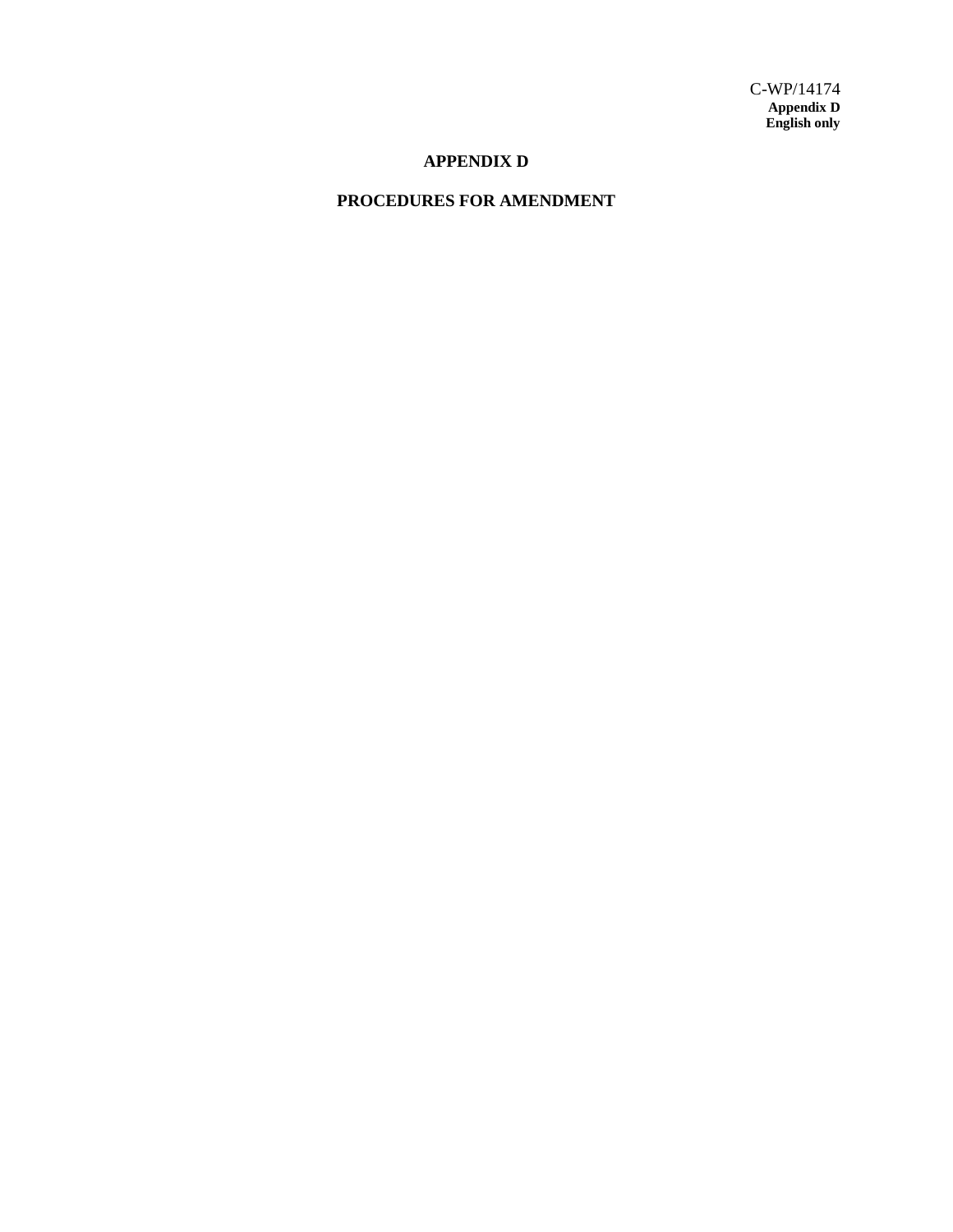# **PROCEDURE FOR THE AMENDMENT OF REGIONAL AIR NAVIGATION PLANS (Excluding amendments to Regional Supplementary Procedures)**

*(Approved by Council on xxx)*

*Version date: 21 May 2014*

## **1. Introduction**

1.1. The procedure outlined below has been evolved to provide a means of maintaining the regional air navigation plans using an ANP web based platform.

## **2. General criteria**

2.1. The Assembly has resolved that regional plans should be revised when it becomes apparent that they are no longer consistent with current and foreseen requirements of international civil aviation and that, when the nature of a required change permits, the associated amendment of the regional plan should be undertaken by correspondence between the Organization and the States and international organizations concerned.

2.2. When a State cannot immediately implement a particular part or a specific detail of a regional plan although it intends to do so, when practicable, this in itself should not lead to the State proposing an amendment to the plan.

2.3. The general structure of the regional plans for the parts which concern an air navigation field in Volumes I and II consists of an "Introduction", "General Regional Requirements" and "Specific Regional Requirements". As the section "General Regional Requirements" is harmonized for all regions, an amendment of the provisions (text) in "General Regional Requirements" will lead to amendment of Volumes I and II of the regional plans of all regions.

2.4. The amendment process of Volume III is under the responsibility of the relevant Planning and Implementation Regional Group (PIRG). The Parts 0 (Introduction) and I (General Planning Aspects) of Volume III are harmonized for all regions and the amendment of these parts should be made following inter-regional coordination.

#### **3. User rights**

3.1. Access to the ANP web based platform to develop and submit amendment proposals to the regional plan and to comment on an officially issued amendment proposal should be provided through controlled access by the State's or international organization's designated Focal Points. The State or international organization should officially inform their respective Regional Office of the registration of their designated Focal Points.

#### **4. States and international organizations to be consulted**

4.1. The Secretary General, through the relevant Regional Office, will determine the States and international organizations to be consulted on the amendment proposal. These will generally only include the provider and user States and international organizations that have a direct and obvious interest in the amendment in question.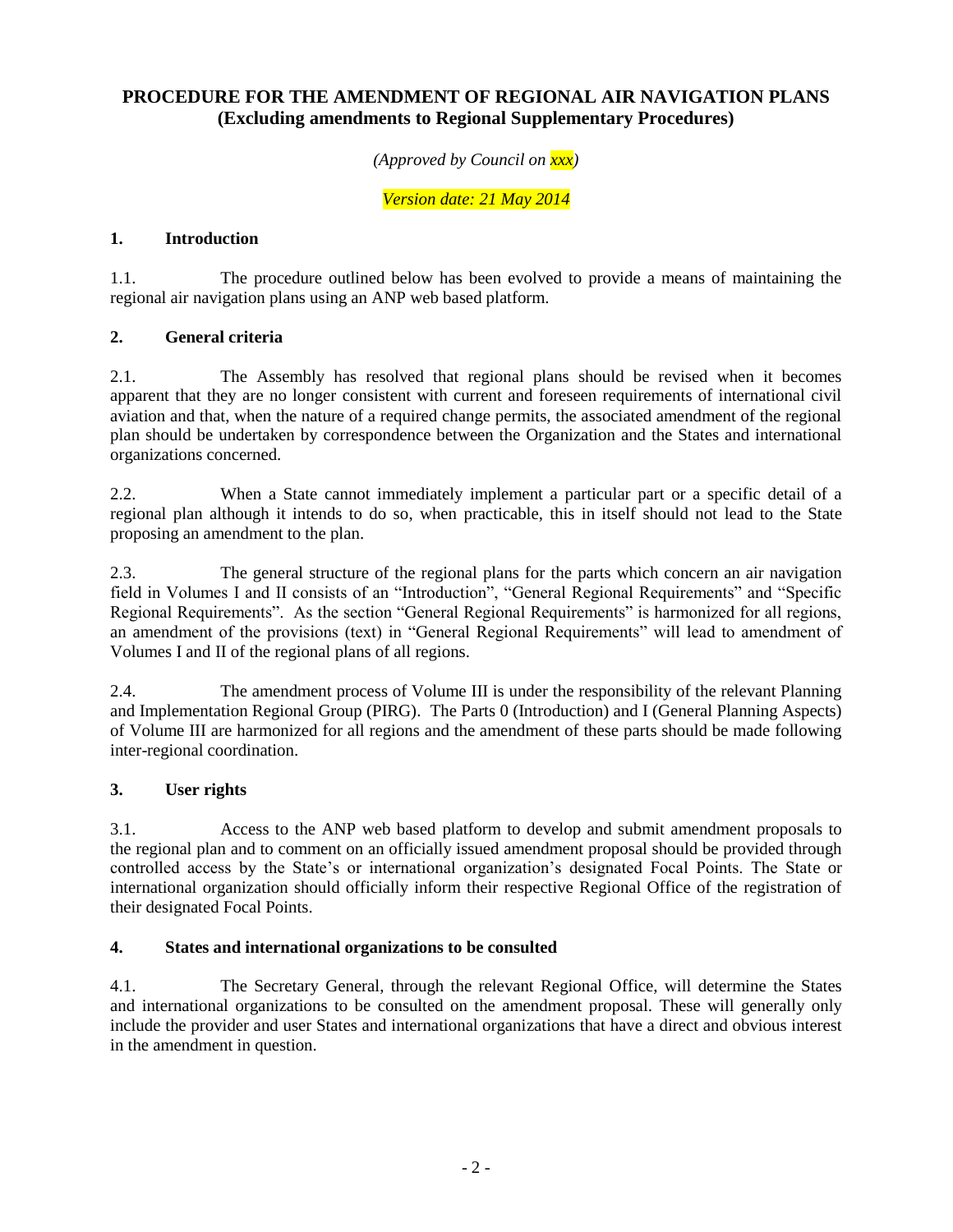### **PART A — AIR NAVIGATION PLANS, VOLUME I**

#### **5. Procedure for amendment of Volume I**

5.1. If, in the light of the above general criteria, any State (or group of States) or the relevant Planning and Implementation Regional Group (PIRG) of a region wishes to effect a change in the approved air navigation plan for that region, it should propose to the Secretary General, through the Regional Office accredited to that State, an appropriate amendment to the plan, adequately documented; the proposal should include the facts that lead the State (or group of States) to the conclusion that the amendment is necessary. Such amendments may include additions, modifications or deletions. (This procedure does not preclude a State having previous consultation with other States before submitting an amendment proposal to the Regional Office.) This proposed amendment should be submitted via the web based tool and/or by correspondence to the Regional Office.

5.2. Upon studying the proposal, if the Secretary General considers that the proposed amendment requires further coordination through the relevant Planning and Implementation Regional Group (PIRG), the proposal will be presented, adequately documented, to the PIRG. The views of the PIRG will be coordinated with the originating State and the proposed amendment will be updated via the ANP web based platform.

5.3. If the proposal concerns an amendment of the provisions (text) in "General Regional Requirements", the Secretary General will coordinate and circulate, through all Regional Offices, an amendment of all the regional plans.

5.4. If the Secretary General considers that the proposed amendment conflicts with established ICAO policy, or that it raises questions which the Secretary General considers should be brought to the attention of the Air Navigation Commission, the proposal will be presented, adequately documented, to the Commission. In such cases, the Commission will decide the action to be taken on the proposal.

5.5. The Secretary General, through the Regional Office, will circulate the proposal, adequately documented, with a request for comments to all provider and user States of the region considered affected as well as to user States outside the region and international organizations which may be invited to attend suitable ICAO meetings and which may be concerned with the proposal. The States and international organizations concerned should either send their comments/agreement/objection via the ANP web based platform and/or by correspondence to the Regional Office. Any comment or objection should be adequately supported by reasons for the comment or objection.

5.6. If, in reply to the Secretary General's inquiry, no objection is raised to the proposal by a specified date, the proposal should be submitted to the President of the Council, who is authorized to approve the amendment on behalf of the Council. The approved amendment should be incorporated into Volume I of the regional plan.

5.7. If, in reply to the Secretary General's inquiry, any objection is raised, and if objection remains after further consultation, the matter will be documented for discussion by the respective planning and implementation regional group (PIRG) and, ultimately for formal consideration by the Air Navigation Commission, if it remains unresolved. If the Commission concludes that the amendment is acceptable in its original or other form, it will present appropriate recommendations to the Council.

5.8. Proposals for the amendment of Volume I of the regional plan submitted by international organizations directly concerned with the operation of aircraft, which may be invited to attend suitable ICAO meetings and which attended the meeting(s) where the relevant regional plan is managed, will be dealt with in the same manner as those received from States, except that, before circulating a proposal to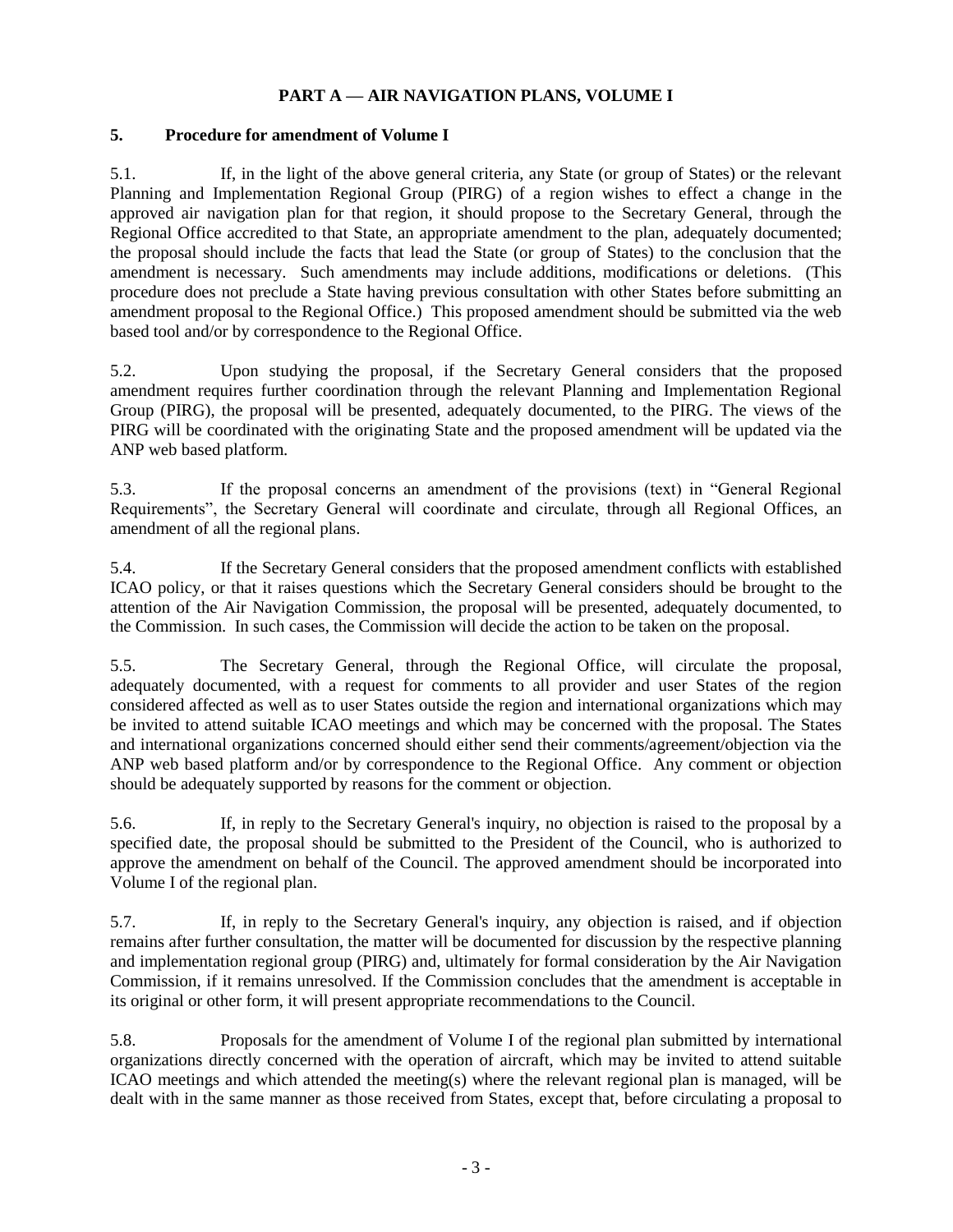States and selected international organizations, the Secretary General will ascertain whether it has adequate support from the State or States whose facilities will be affected. If such support is not forthcoming, the proposal will be presented to the Commission, and the Commission will decide on the action to be taken on the proposal.

5.9. Proposals for the amendment of Volume I of the regional plan may also be initiated by the Secretary General, through the Regional Office accredited to that State, provided that the State or States whose facilities will be affected have expressed their concurrence with the proposal.

5.10. Amendments to Volume I of the regional plan which have been approved in accordance with the above procedure will be published in the ANP web based platform at convenient intervals.

# **PART B — AIR NAVIGATION PLANS, VOLUME II**

### **6. Procedure for amendment of Volume II**

6.1. Amendments of Volume II of the regional plan should be effected on the basis of an adequately documented proposal submitted by a State (or a group of States) or the relevant PIRG to the Secretary General, through the Regional Office accredited to that State. The proposal should include the facts that lead to the conclusion that the amendment is necessary. Such amendments may include additions, modifications or deletions to Volume II of the regional plan. (This procedure does not preclude a State having previous consultation with other States before submitting an amendment proposal to the Regional Office.) This proposed amendment should be submitted via the ANP web based platform and/or by correspondence to the Regional Office.

6.2. If the proposal concerns an amendment of the provisions (text) in "General Regional Requirements", the Secretary General will coordinate and circulate, through all Regional Offices, an amendment of all the regional plans.

6.3. The ICAO Regional Office will circulate the proposal, adequately documented, with a request for comments to all provider and user States of the region considered affected as well as to user States outside the region and international organizations which may be invited to attend suitable ICAO meetings and which may be concerned with the proposal. The States and international organizations concerned should either send their comments/agreement/objection via the ANP web based platform and/or by correspondence to the Regional Office. Any comment or objection should be adequately supported by reasons for the comment or objection.

6.4. If, in reply to the ICAO Regional Office's inquiry, no objection is raised to the proposal by a specified date, it will be deemed that a regional agreement (involving the relevant PIRG) on the subject has been reached and the proposed amendment should be incorporated into Volume II of the regional plan.

6.5. If, in reply to the ICAO Regional Office's inquiry, any objection is raised, and if objection remains after further consultation, the matter will be documented for discussion by the respective planning and implementation regional group (PIRG) and, ultimately for formal consideration by the Air Navigation Commission, if it remains unresolved. If the Commission concludes that the amendment is acceptable in its original or other form, it will present appropriate recommendations to the Council.

6.6. Proposals for the amendment of Volume II of the regional plan submitted by international organizations directly concerned with the operation of aircraft, which may be invited to attend suitable ICAO meetings, where the relevant regional plan is managed, will be dealt with in the same manner as